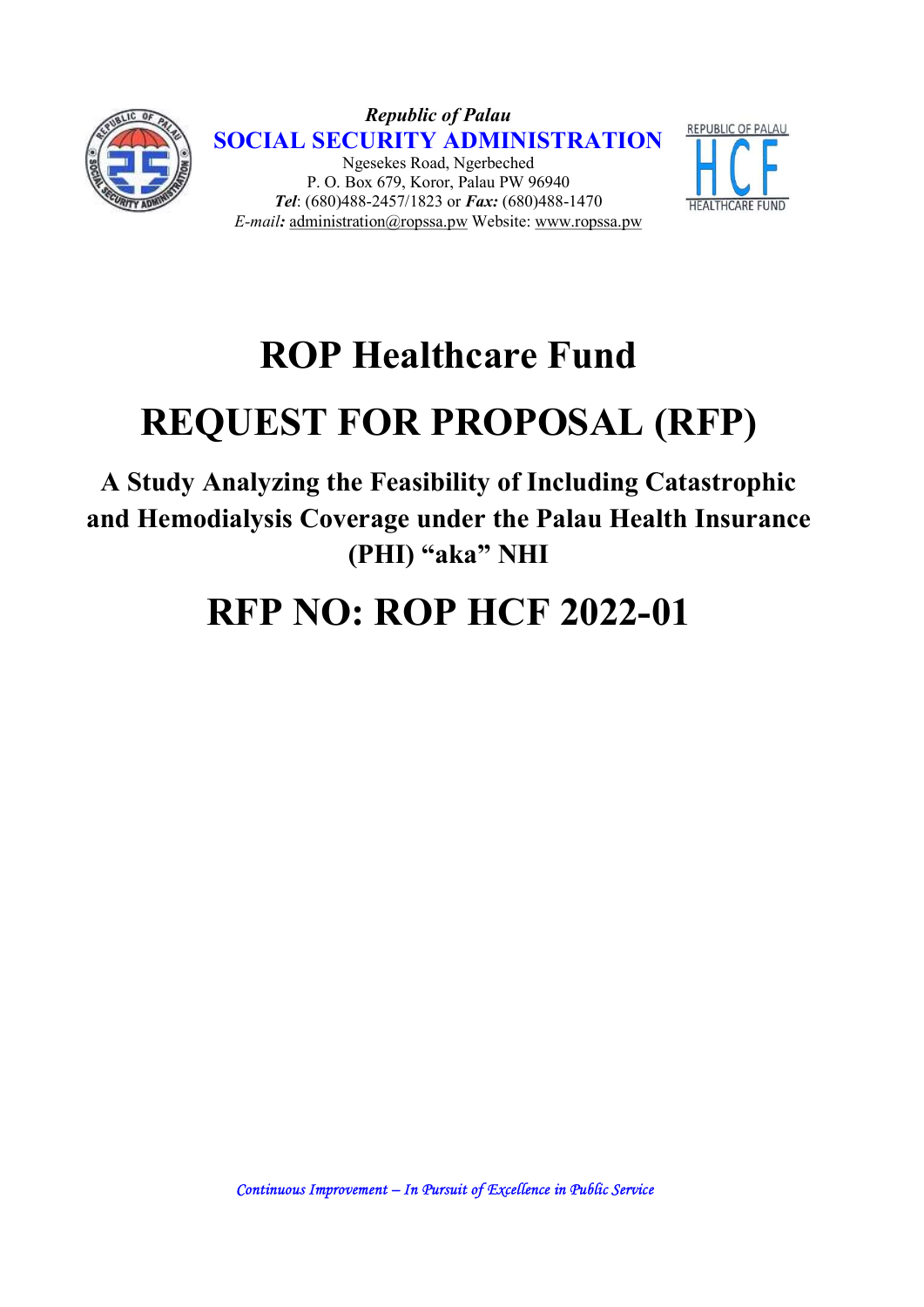

Republic of Palau SOCIAL SECURITY ADMINISTRATION Ngesekes Road, Ngerbeched P. O. Box 679, Koror, Palau PW 96940 Tel:  $(680)488-2457/1823$  or Fax:  $(680)488-1470$ E-mail: administration@ropssa.pw Website: www.ropssa.pw



### TABLE OF CONTENTS

| X. REPORTING REVIEW, TIMING, & NUMBER OF COPIES 6 |
|---------------------------------------------------|
|                                                   |
|                                                   |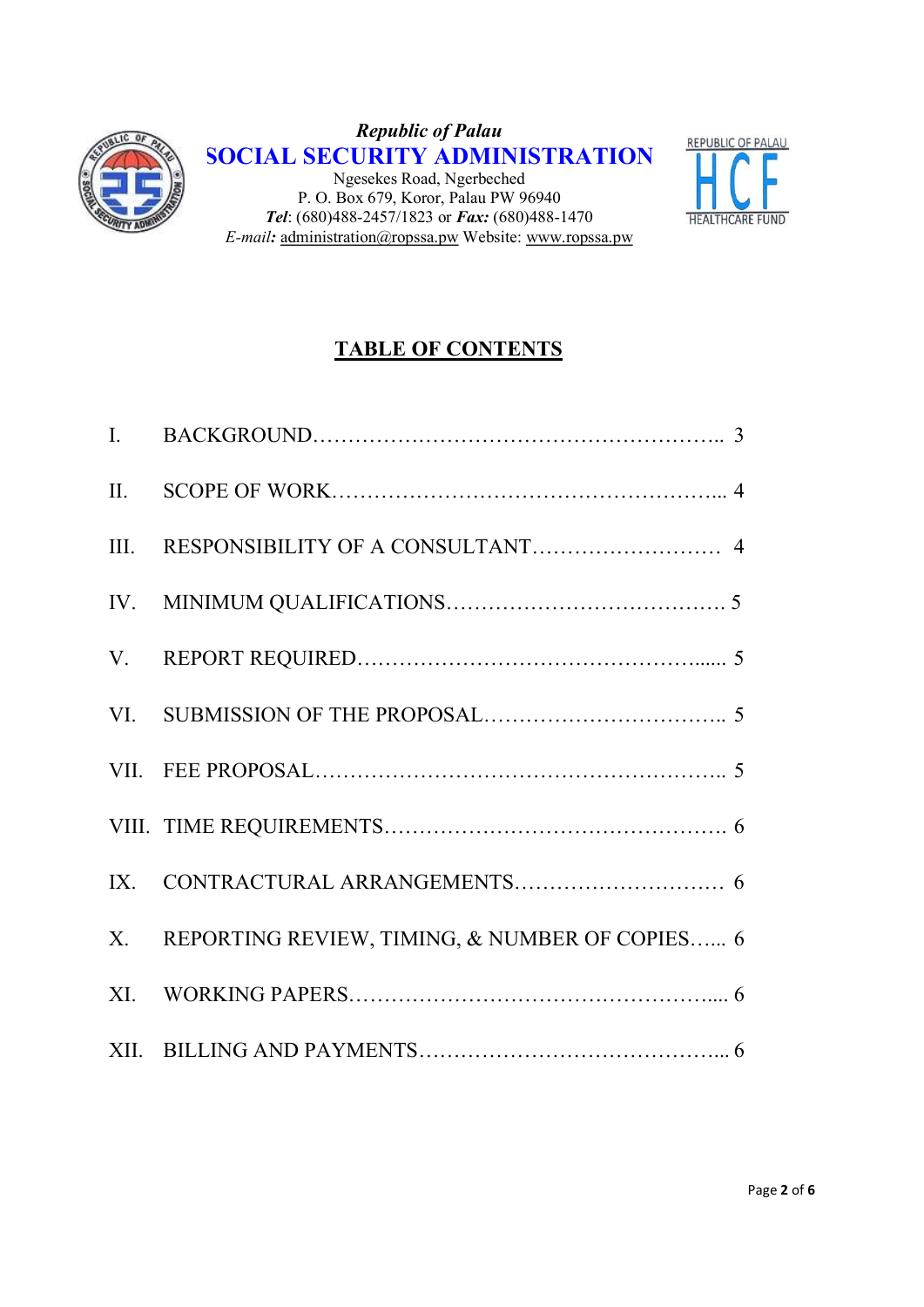#### I. BACKGROUND

The Republic of Palau Public Law (RPPL) 8-14: National Health Care Financing Act of 2010 created the Republic of Palau Healthcare Fund (HCF). It is Palau's first national healthcare financing program. The mandate of HCF is "to promote the health and social welfare of the citizens of the Republic of Palau through the establishment of a healthcare financing system that provides free or subsidized healthcare for its citizens." The HCF program is modeled after the Singapore's national healthcare program.

The Palau Social Security Administrator serves as the Administrator of the HCF responsible for administering the HCF program under the direction and guidance of a five member HCF Governing Committee. The main object of the HCF GC is to ensure an effective and efficient healthcare system. It is to be a self-supporting and self-funding healthcare system under the law to provide all residents of the Republic of Palau with affordable healthcare insurance coverage and medical savings account to ensure that all residents have access to the healthcare delivery system in Palau and other healthcare facilities outside of Palau with an established agreement with HCF.

The HCF coverage consist of two separate schemes (1) the National Health Insurance (NHI) and (2) the Medical Savings Account (MSA). The NHI provides health insurance coverage to in-patient members' admitted at the Belau National Hospital in Palau and medical referral patients who are approved for medical care outside of Palau mainly in the Philippines and in Taiwan with reputable medical institutions that have a memorandum of understanding with the HCF. The MSA's are accumulated individual savings used for outpatient medical services at several private clinics in Palau and other outpatient units under the Belau National Hospital. The total membership covered under NHI is 15,538 or 88% of population while MSA is 18,496 or 100% of coverage as at November 2022.

Since the inception of the HCF in 2011 or 10 years ago, the program has grown in terms of membership, demand, need for available medical services in Palau, rising costs of medical care outside of Palau, demanding expectations of the stakeholders, and the evolving policy and procedures that must conform to the law. The coronavirus pandemic has been evolving since early 2020 and the additional pressures to the current system including additional benefits or coverage must be dealt through systematic research and evidence to ensure that any change of benefits is compulsory and within the capacity of the HCF.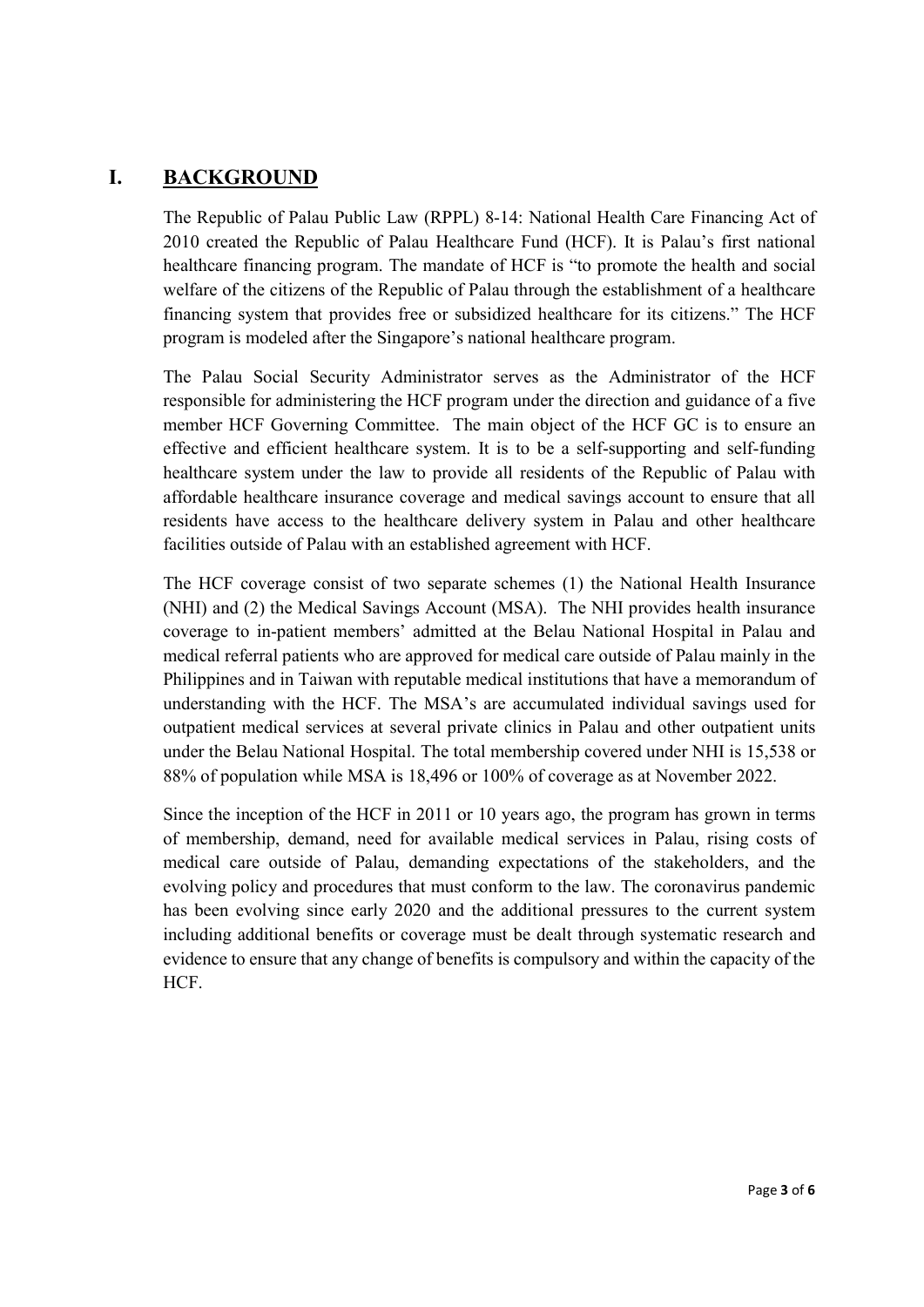#### II. SCOPE OF WORK

The specialist firm or consultant will undertake the studies and assessments of the Palau Healthcare Fund "HCF" of including catastrophic coverage and hemodialysis coverage under the Palau National Health Insurance "NHI" in view of additional pressure stemming from ongoing COVID-19. Based on the outcome of assessments, the specialist will formulate specific recommendations toward providing the additional insurance coverage that is self-financing and sustainable.

#### III. RESPONSIBILITIES OF A CONSULTANT

The Palau Healthcare Fund (HCF), as administered by Social Security Administrator, is soliciting, through this Request for Proposal (RFP), from any individual, firm or consultant to develop a study analyzing the feasibility of including catastrophic and hemodialysis coverage under the Palau Health Insurance "aka" National Health Insurance (NHI) in accordance to proposed Senate Bill No. 11-35, May 2021:

- A. Review the proposed legislation SB No. 11-35 and obtain a full understanding of what entails the catastrophic and hemodialysis coverage thereof
- B. Develop detail assessment of the Ministry of Health and Human Services (MHHS) by estimating current level of catastrophic and hemodialysis cases, the quality of care, costs, NHI coverage, other source of funding including long-term sustainability of the healthcare provided by MHHS
- C. Develop detail assessment of the Palau Healthcare Fund (HCF) to determine current level of contributions rates and benefits to determine appropriate adjustments and other measures that will support inclusion of coverage for catastrophic and hemodialysis cases
- D. Propose any other measures that will help mitigate any future benefit runoff albeit maintaining current contribution rate
- E. Review the current HCF policy and develop strategic plans and action plans for expanding benefits
- F. Review the current Act and policy against the proposed legislation and make recommendations in support of HCF mandate and long-term self-financing and sustainability of the program.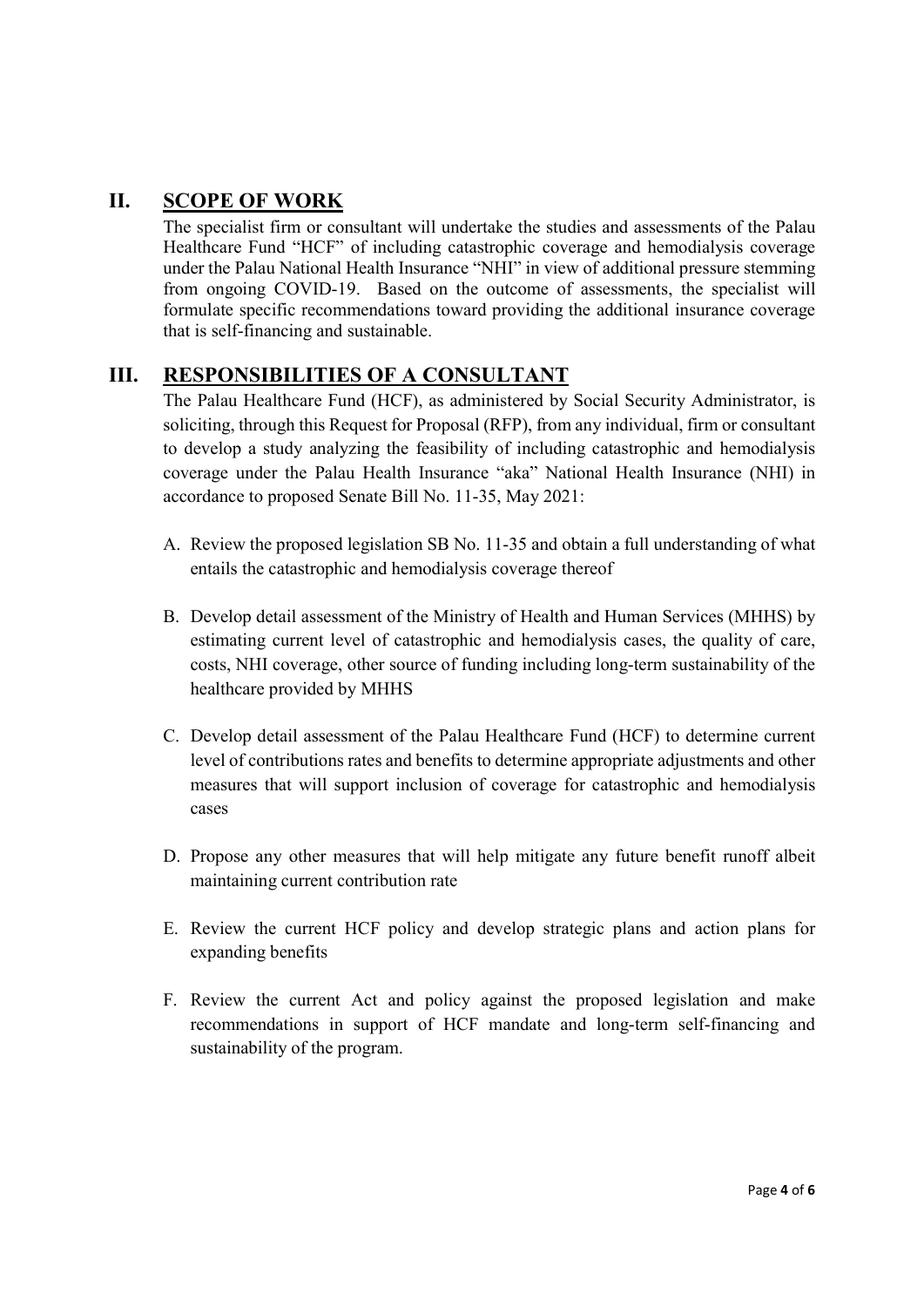#### IV. MINIMUM QUALIFICATIONS

- 1. The consultant must have the substantial analytical and advisory experiences in applied accounting with at least 25 years of combined relevant experience. Prior extensive experiences working with the Pacific healthcare assessment is necessary.
- 2. The consultant shall present the draft report to the SSA/HCF Administrator and Healthcare Fund Governing Committee for review and comments as may be necessary to consider prior to issuing the final report.

#### V. REPORT REQUIRED

At the conclusion of the consulting services, the consultant is required to submit the report with the minimum standard report content that includes:

- a. The executive summary
- b. The consultant report
- c. The recommendations
- d. The proposed legislation

#### VI. SUBMISSION OF THE PROPOSAL

Interested Firms are required to submit one (1) a digital (electronic) copy and two (2) hard copies of their proposal. Failure to provide the proposal in the appropriate manner will result in disqualification. One electronic copy and two hard copies, including attachments, are to submit to the Republic of Palau Social Security Administration. Receipt time of submittal will be considered the date-time of the incoming email created automatically by the ROP SSA's email server, mail delivery or hand delivery by the due date and time. Consultants are encouraged to submit their proposal with adequate time accordingly.

The address for submission to the ROP Social Security Administration is: Republic of Palau Social Security Administration Ngerbeched PO Box 679 Koror, Palau 96940 ATTN: RFP NO: ROP HCF 2022-01

Email submissions to ROP Social Security Administration is: administration@ropssa.pw

#### VII. FEE PROPOSAL

The fee proposal should be submitted in a separate sealed envelope and the fee amount should not be disclosed anywhere in the proposal. The proposer is expect to provide own transportation, housing, and meals while performing this report.